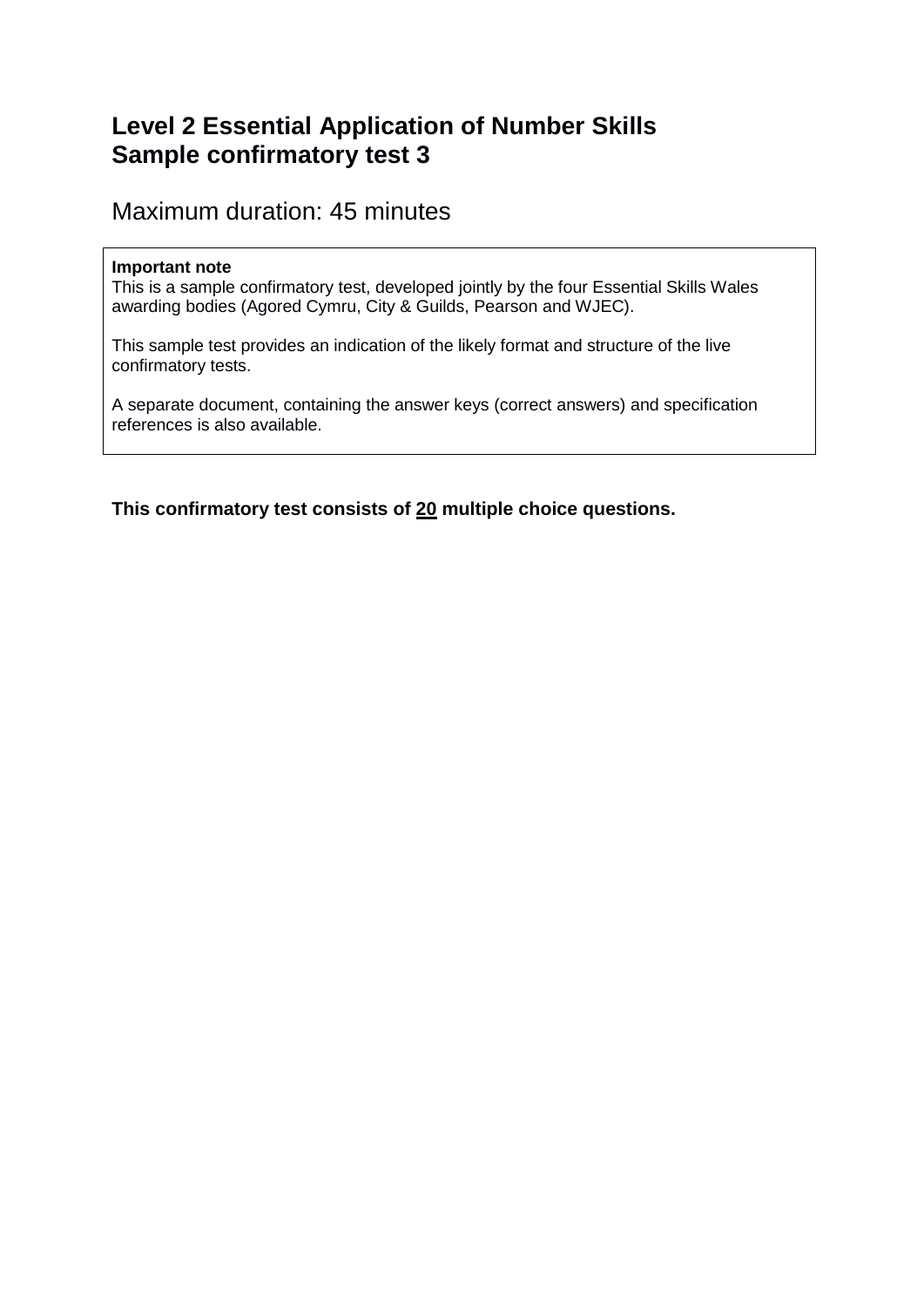# **Questions 1 to 5 are about a family holiday.**

1 A family is going on holiday to Spain.

Their hotel room costs 900 euros.

They use this information.

 $£10 = 12$  euros

What is the cost of the hotel room in pounds  $(E)?$ 

- a £706
- b £750
- c £918
- d £1080
- 2 The family wants to buy travel insurance. They find this offer.



How much is the travel insurance with this offer?

- a £14.67
- b £16.63
- c £33.26
- d £46.89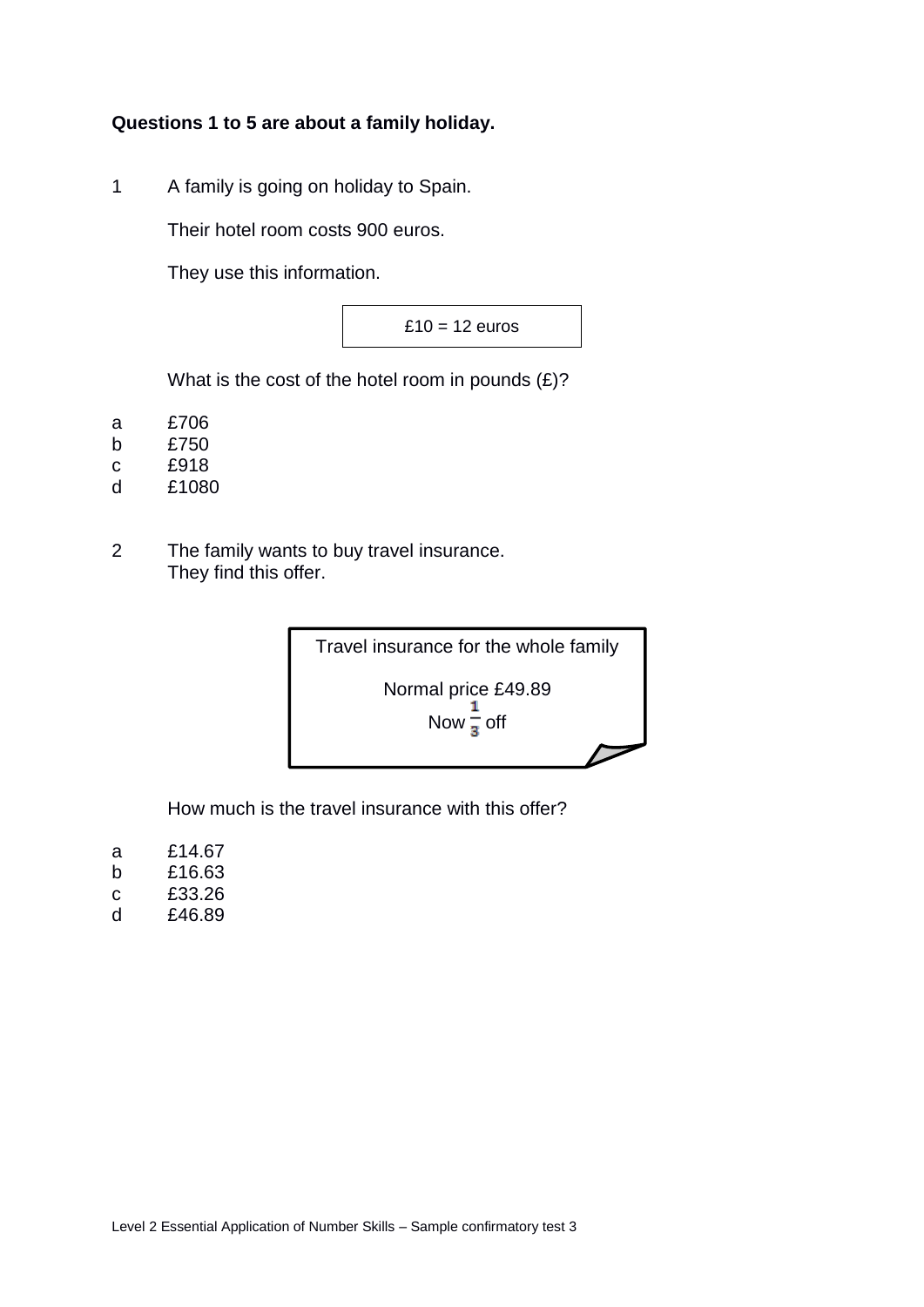3 The family weighs one suitcase. This is the weight shown on the scales.



The maximum allowed weight of a suitcase is 32 kg.

How many kilograms lighter is this suitcase?

- a 5.3 kg
- b 5.6 kg
- c 5.8 kg
- d 6.2 kg
- 4 The family must arrive at the airport 90 minutes before the time of the flight. The flight is at 12:30 pm.

The family takes a train to the airport. The train takes 20 minutes to get to the airport.

The family allows a quarter of an hour to get from home to the train station.

What is the latest time the family must leave home?

- a 10:25 am
- b 10:35 am
- c 10:40 am
- d 10:50 am
- 5 The family checks in baggage that weighs 14.7 kg over their allowance.

The airline rounds this to the nearest whole kilogram. They charge £3.50 per kilogram over the allowance.

How much must the family pay for going over their baggage allowance?

- a £42.70
- b £45.50
- c £49.00
- d £52.50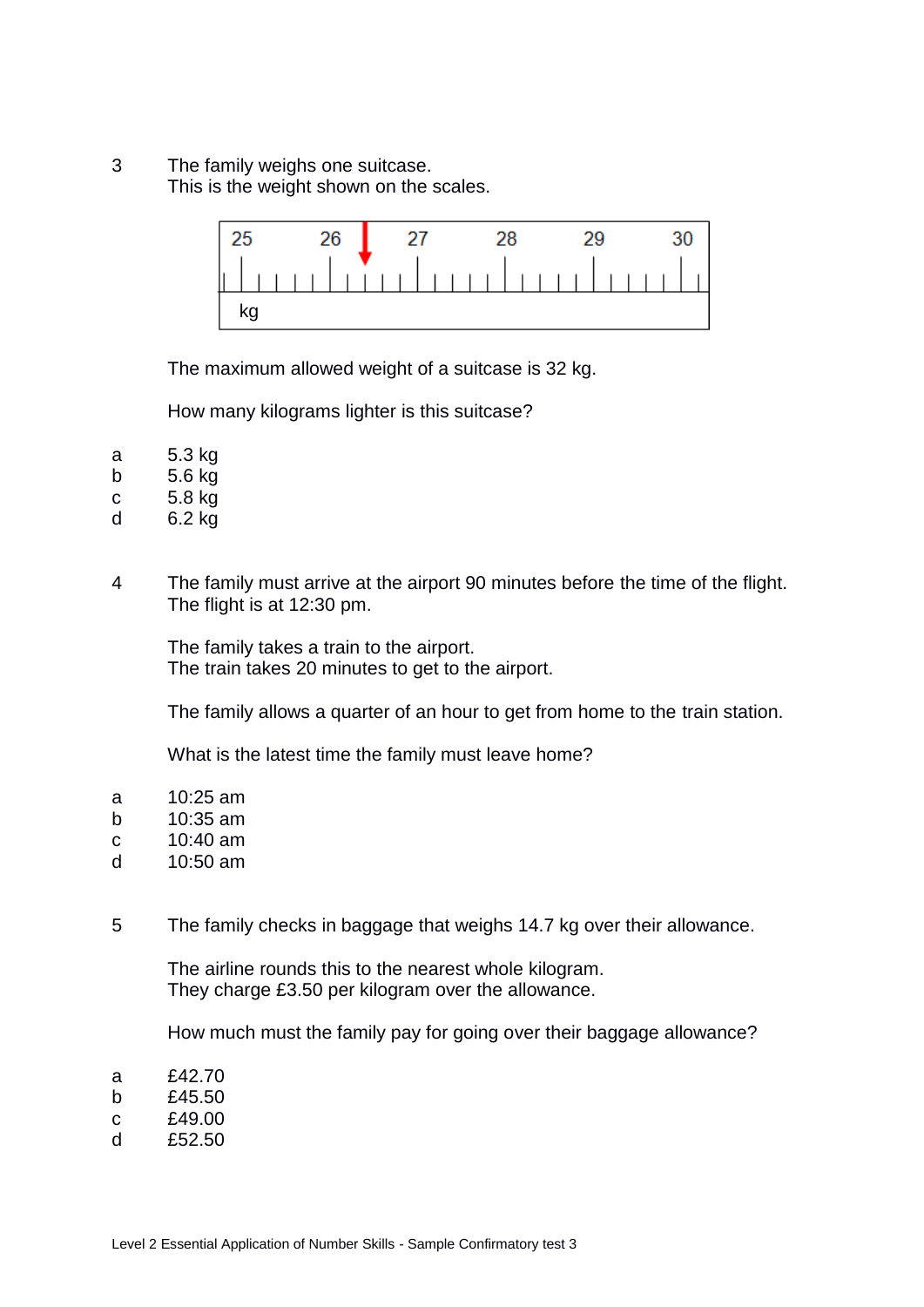# **Questions 6 to 10 are about buying new kitchen goods.**

6 James wants to buy a new microwave oven. He finds this information.

| <b>Model</b>     | <b>Power</b><br>(W) | <b>Capacity</b><br>(litres) | <b>Grill option</b> | Number of<br>programs | <b>Price</b><br>(£) |
|------------------|---------------------|-----------------------------|---------------------|-----------------------|---------------------|
| C467             | 900                 | 30                          | Yes                 | 12                    | 94.99               |
| F <sub>233</sub> | 1000                | 27                          | Yes                 | 14                    | 99.99               |
| H843             | 800                 | 21                          | <b>No</b>           | 10                    | 59.99               |
| K115             | 700                 | 17                          | <b>No</b>           | 6                     | 39.99               |
| M139             | 900                 | 25                          | Yes                 | 12                    | 79.99               |
| R272             | 800                 | 20                          | Yes                 | 8                     | 49.99               |
| T459             | 800                 | 23                          | <b>No</b>           | 10                    | 89.99               |

James wants a microwave oven that has:

- at least 800 W power
- a capacity of more than 20 litres
- a grill option.

Which is the cheapest microwave that meets all his requirements?

- a R272
- b C467
- c H843
- d M139
- 7 James wants to buy three sets of 6 plates. He finds this offer.



How much do the **three** sets of 6 plates cost with this offer?

- a £61.20
- b £67.20
- c £68.40
- d £71.85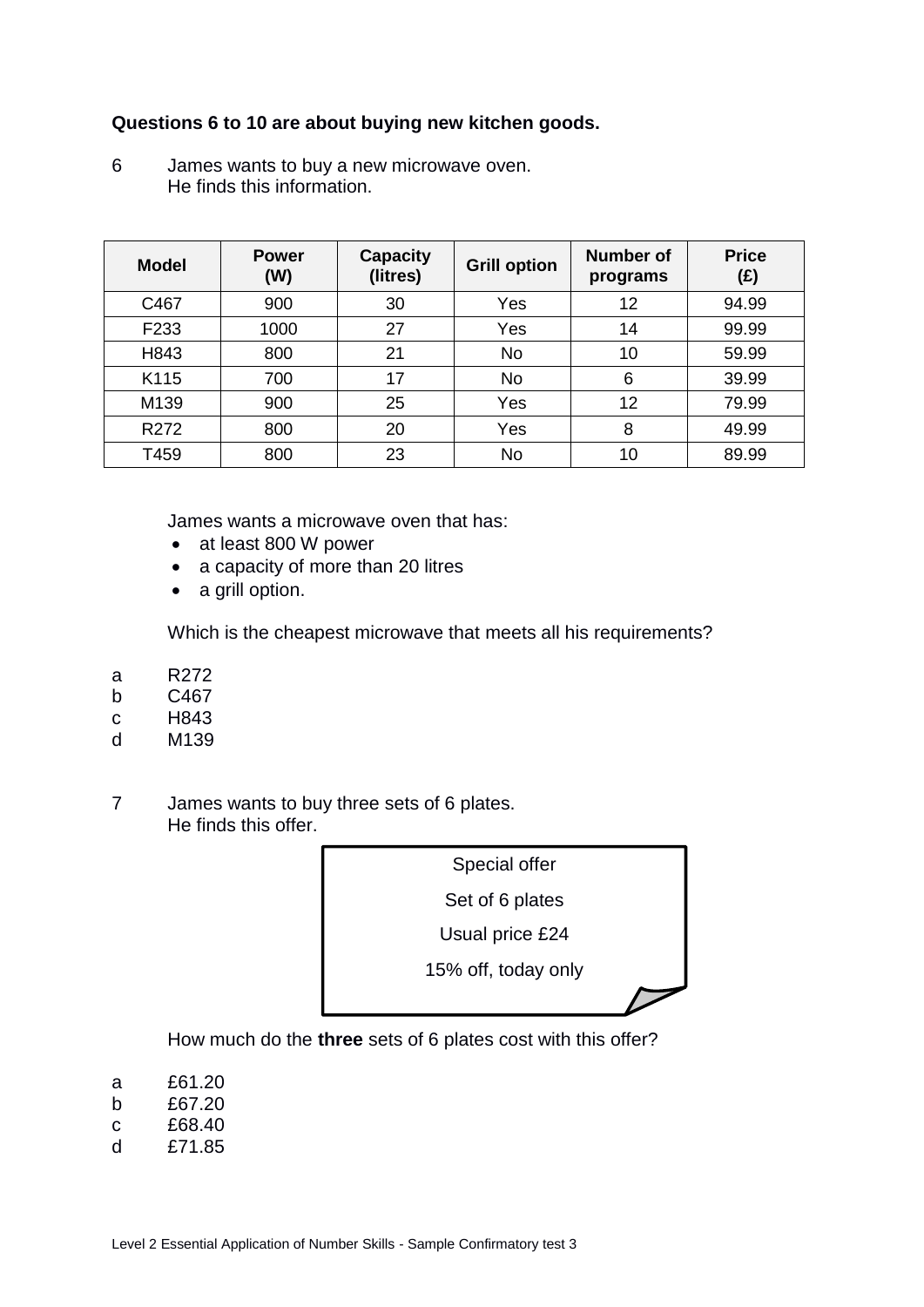8 James wants to change his waste bin.

He uses this formula to find the volume of his bin.

$$
V = \frac{hw(t+b)}{2}
$$

where V is the volume in cm<sup>3</sup> h is the height of the bin in cm w is the width of the bin in cm t is the length of the top of the bin in cm b is the length of the bottom of the bin in cm

The bin has:

- height of 80 cm
- width of 30 cm
- length at the top of 30 cm
- length at the bottom of 20 cm.

What is the volume of the bin?

- a 1 250 cm3
- b 1 540 cm3
- c 48 000 cm3
- d 60 000 cm3
- 9 The shop offers James an 18% discount.

Which of the following is closest to 18% as a fraction?

- $\mathbf{1}$  $\overline{5}$ a  $\mathbf{1}$  $\overline{6}$ b 3  $\overline{16}$ c 3
- $\overline{20}$ d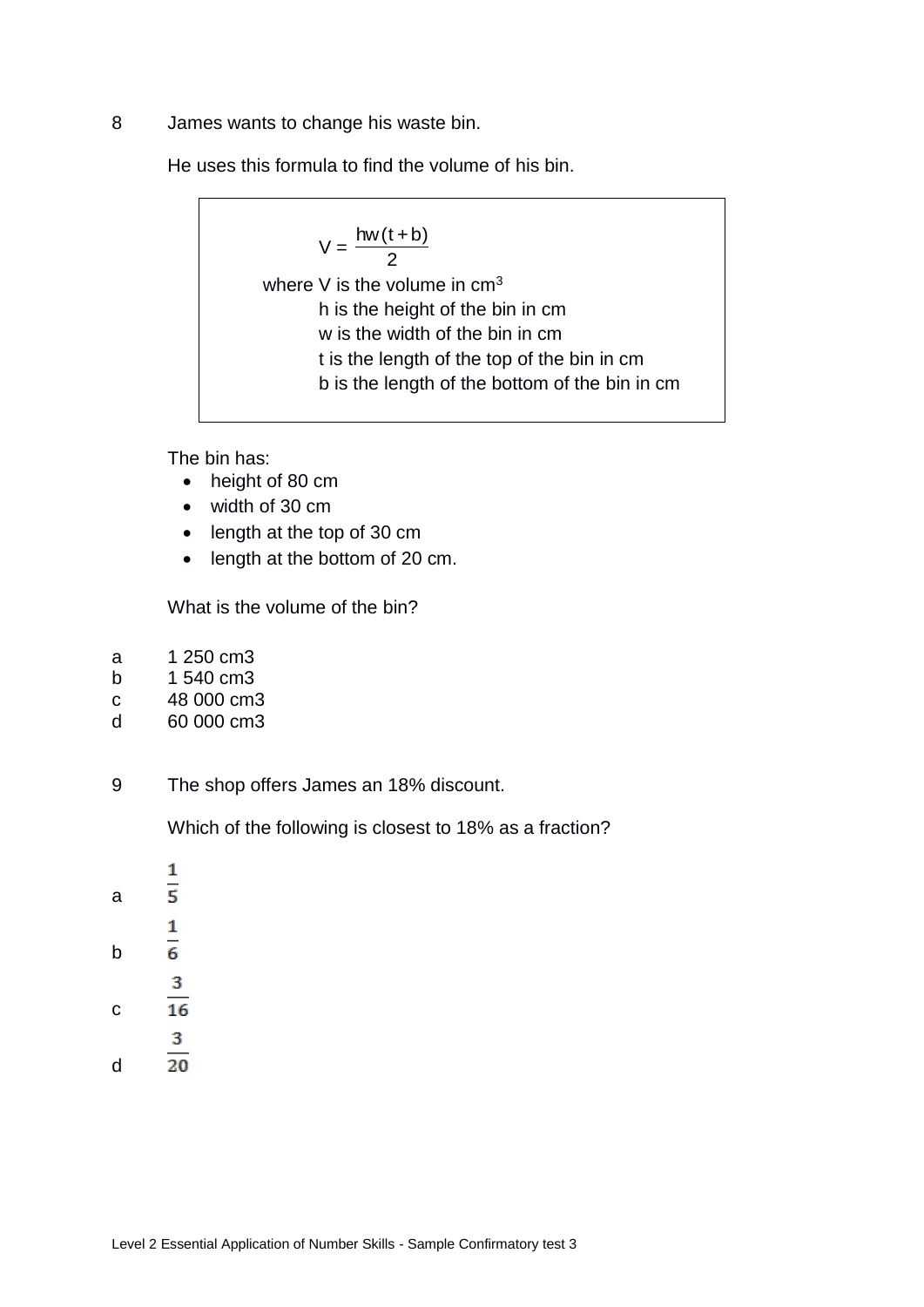## **Questions 10 to 16 are about a furniture company.**

10 These are the numbers of tables the company made in the first 6 months of 2015.

|                  | Jan | Feb | Mar | Apr | May | Jun |
|------------------|-----|-----|-----|-----|-----|-----|
| Number of tables | 458 | 438 | 434 | 434 | 438 | 438 |

In 2014 the mean number of tables made per month was 385

What is the difference between this and the mean number of tables made per month in the first 6 months of 2015?

- a 49
- b 53
- c 55
- d 61
- 11 These are the numbers of tables the company made in the first 6 months of 2015.

|                  | Jan | Feb | Mar | Apr | May | Jun |
|------------------|-----|-----|-----|-----|-----|-----|
| Number of tables | 458 | 438 | 434 | 434 | 438 | 438 |

What is the range of the numbers of tables made in the first 6 months of 2015?

a 20

- b 24
- c 434
- d 438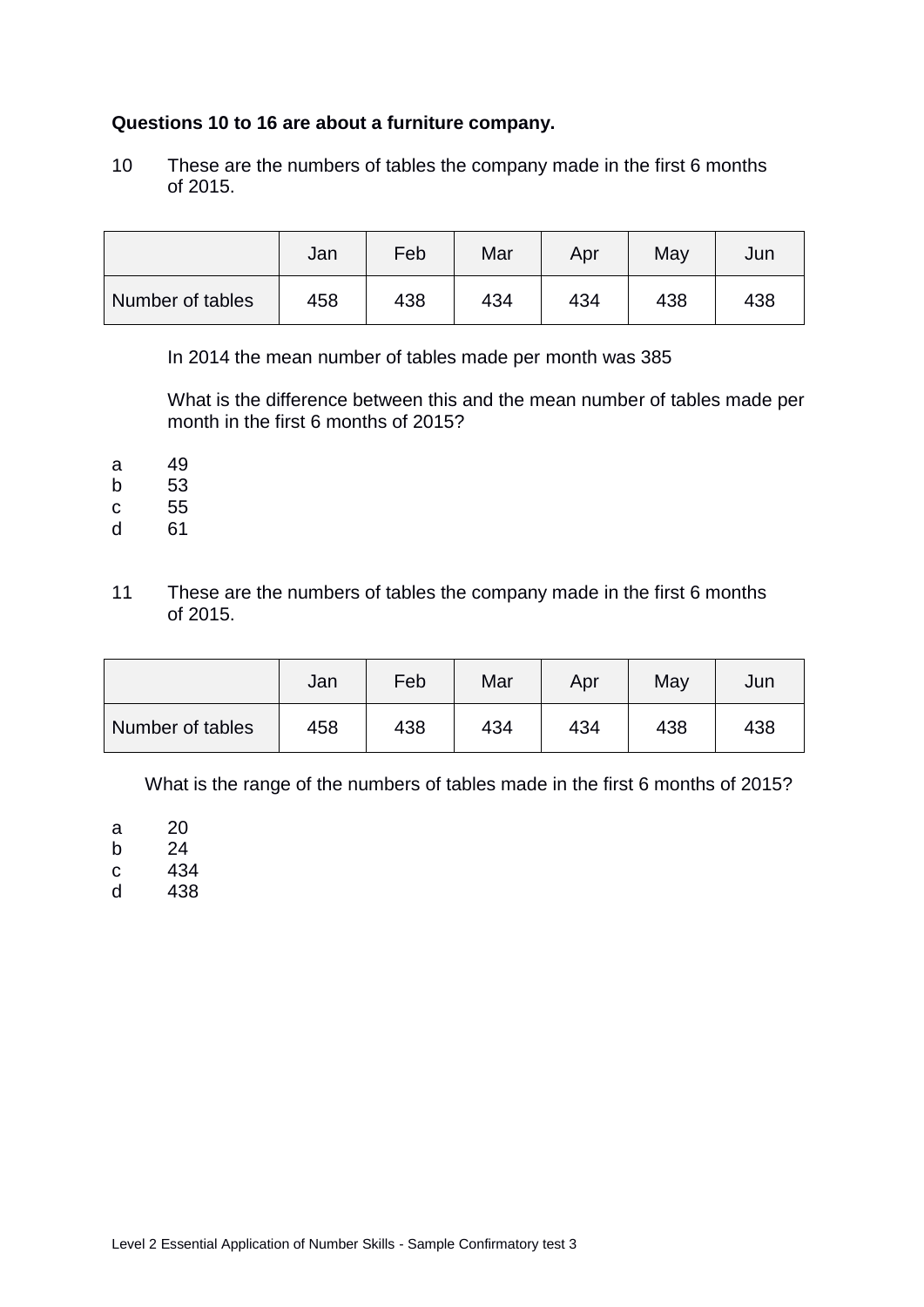12 The company cuts table tops from a wooden board.

The diagram shows a wooden board and a table top.

Diagrams **NOT** accurately drawn



How many table tops can be cut from one wooden board?

- a 11
- b 10
- c 8
- d 6

13 The table shows the total number of different size wardrobes sold last month.

|             | Small | Medium | Large |
|-------------|-------|--------|-------|
| Number sold | 60    | 15     | 45    |

What percentage of the total number sold is the medium wardrobe?

- a 8%
- b 12.5%
- c 25%
- d 33.3%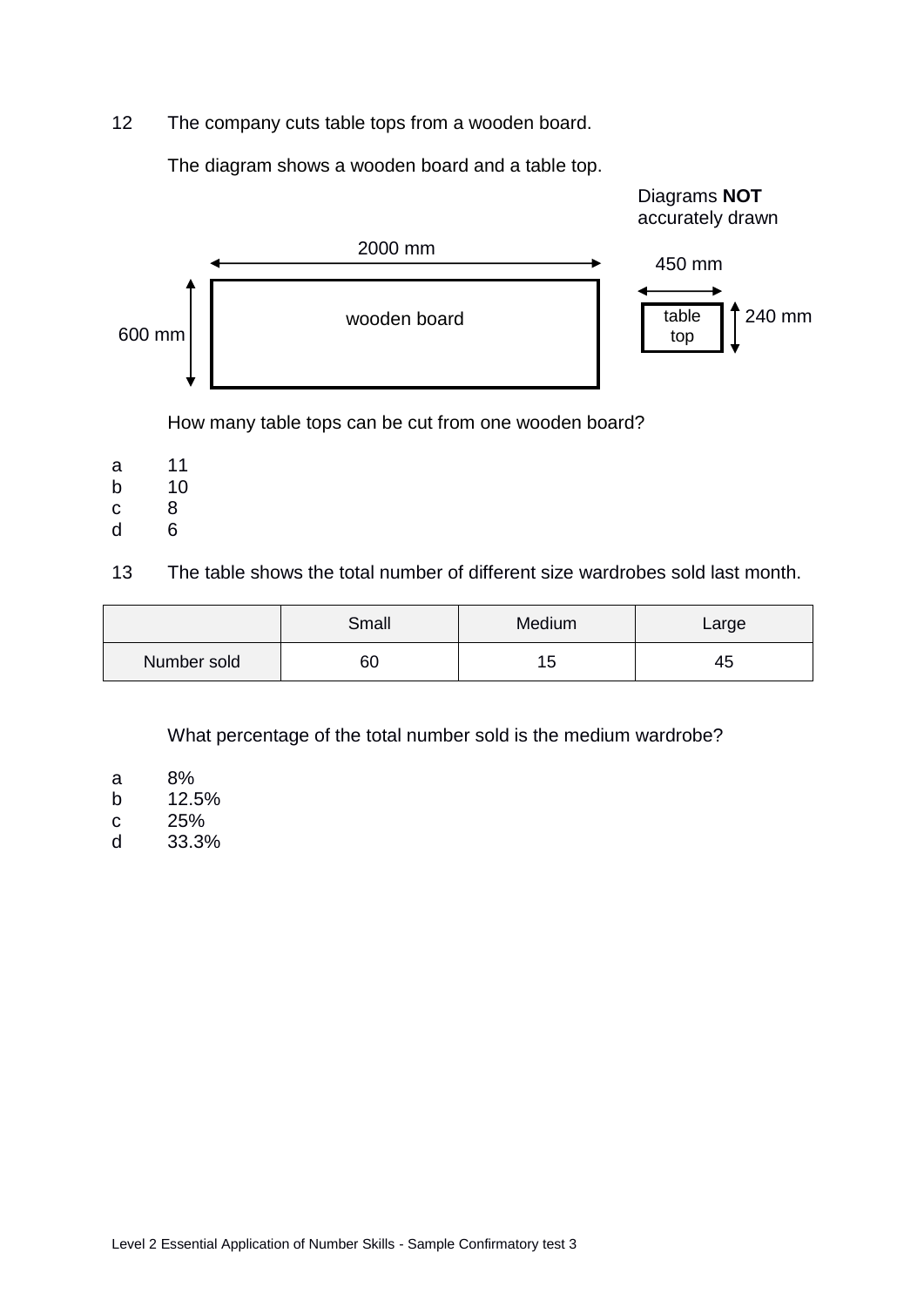14 The chart shows the income the company made in the last 3 months of 2015. The company sells furniture online, in its shops and to businesses.



Income made in last 3 months of 2015

What is the difference between incomes from online sales in October and December?

| £4 000 |
|--------|
|        |

- b £5 000
- c £8 000
- d £9 000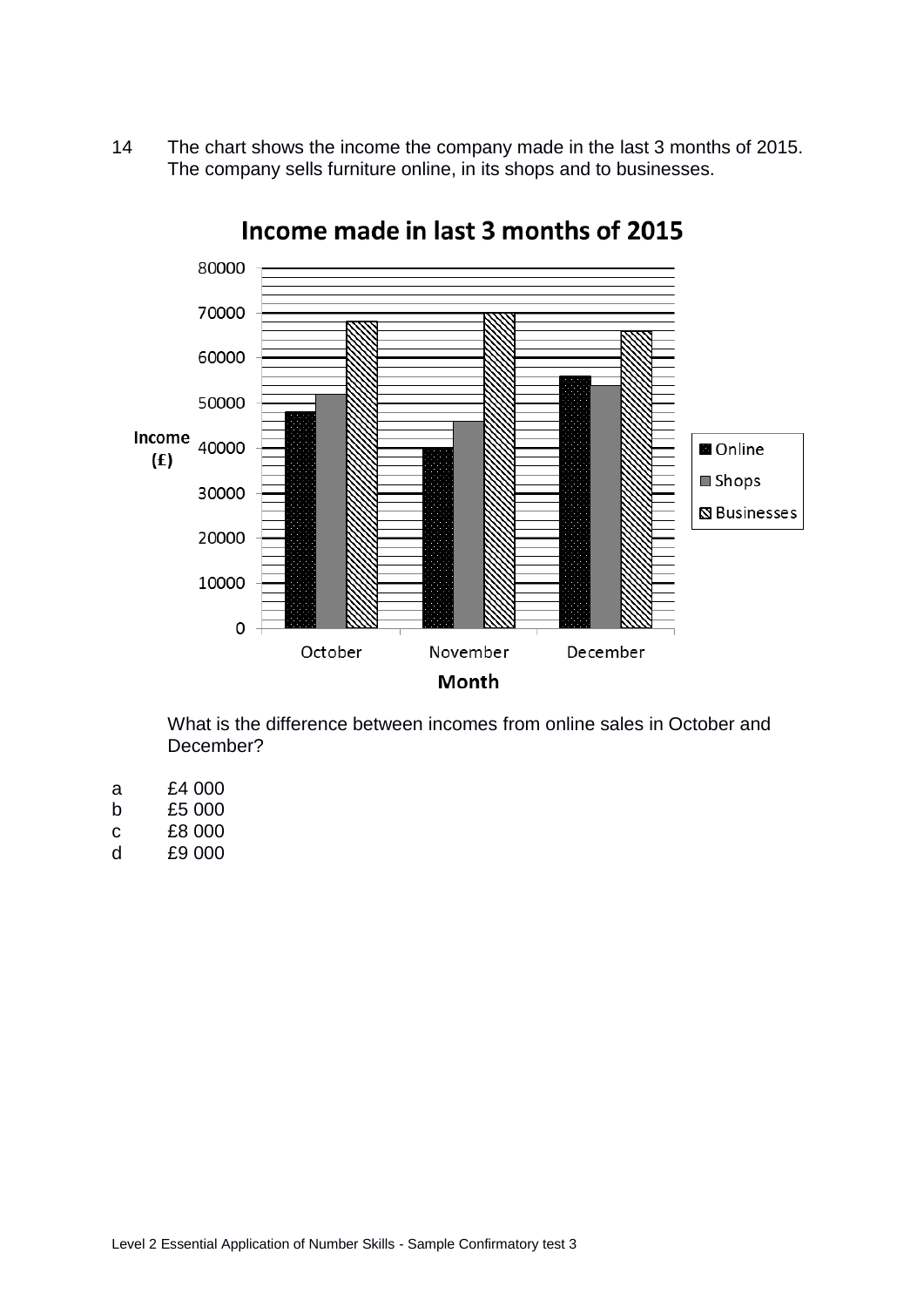15 The company designs a new coffee table. The actual table is 900 mm in length.

The design team makes a drawing of the table to a scale of 1 : 20

What is the length of the table on the scale drawing?

- a 4.5 mm
- b 18 mm
- c 45 mm
- d 180 mm
- 16 The company made £1108000 profit last year.

The expected profit this year is £0.52 million.

What is the difference between the expected profit this year and the profit made last year?

- a £588 000
- b £1 056 000
- c £1 102 800
- d £4 092 000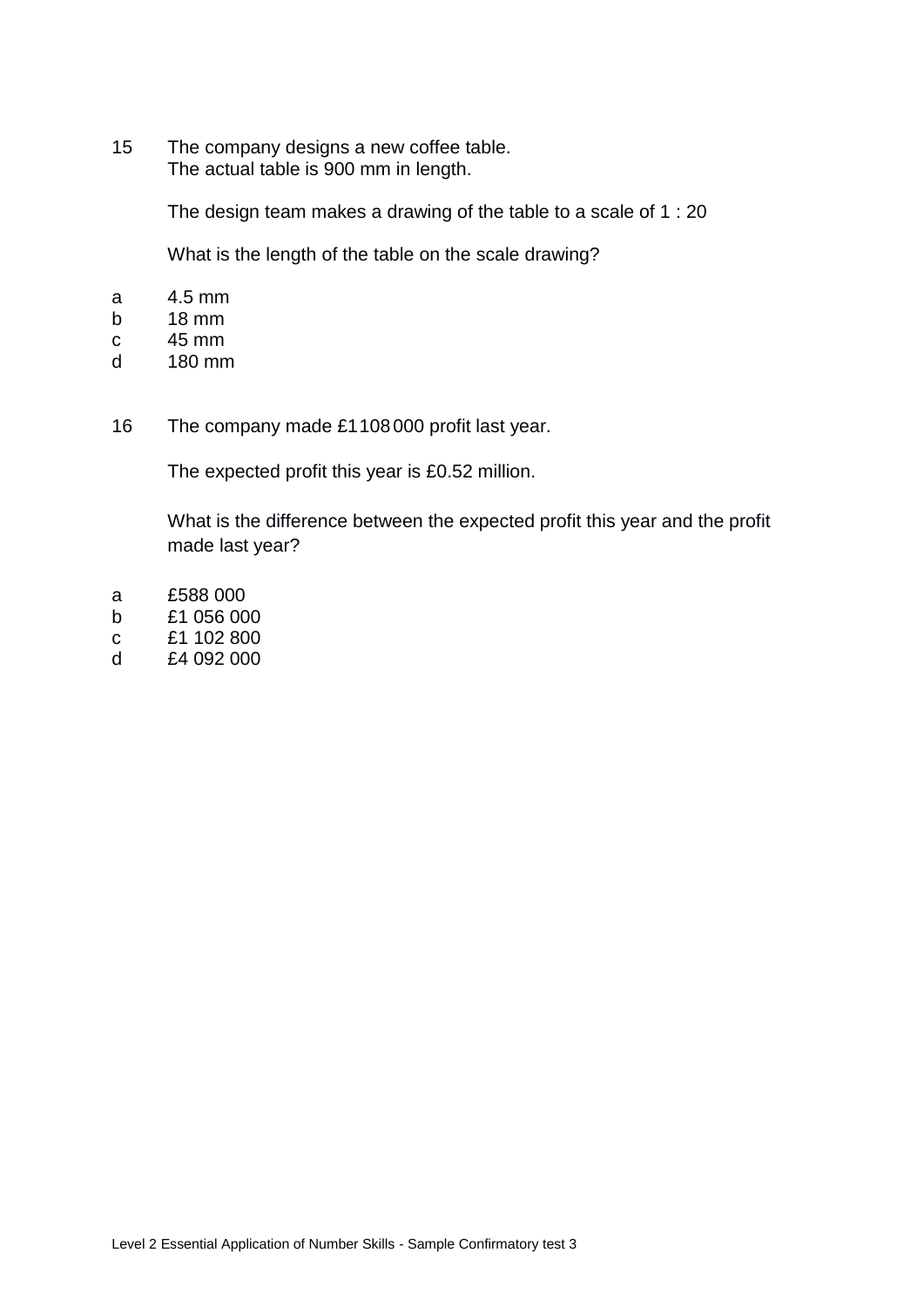### **Questions 17 to 20 are about a lorry driver.**

17 A lorry driver makes deliveries from his base in Newtown.

Once a week, he goes to Swansea, then to Haverfordwest and returns to Newtown.

This table shows distances in miles.

| <b>From</b>    | Т٥             | <b>Distance</b><br>(miles) |  |
|----------------|----------------|----------------------------|--|
| <b>Newtown</b> | Swansea        | 99                         |  |
| Swansea        | Haverfordwest  | 58                         |  |
| Haverfordwest  | <b>Newtown</b> | 111                        |  |

Last month he did the round trip 5 times.

How many miles did he drive on these trips altogether?

- a 1290 miles
- b 1300 miles
- c 1340 miles
- d 1352 miles
- 18 The driver delivers 273 boxes in total. The ratio of boxes delivered to Swansea to boxes delivered to Haverfordwest is 4:3

How many boxes are delivered to Swansea?

- a 39
- b 156
- c 177
- d 266
- 19 The driver travels a distance of 39 miles in 45 minutes.

What is the average speed in miles per hour?

- a 46 mph
- $b$  52 mph
- c 54 mph
- d 60 mph